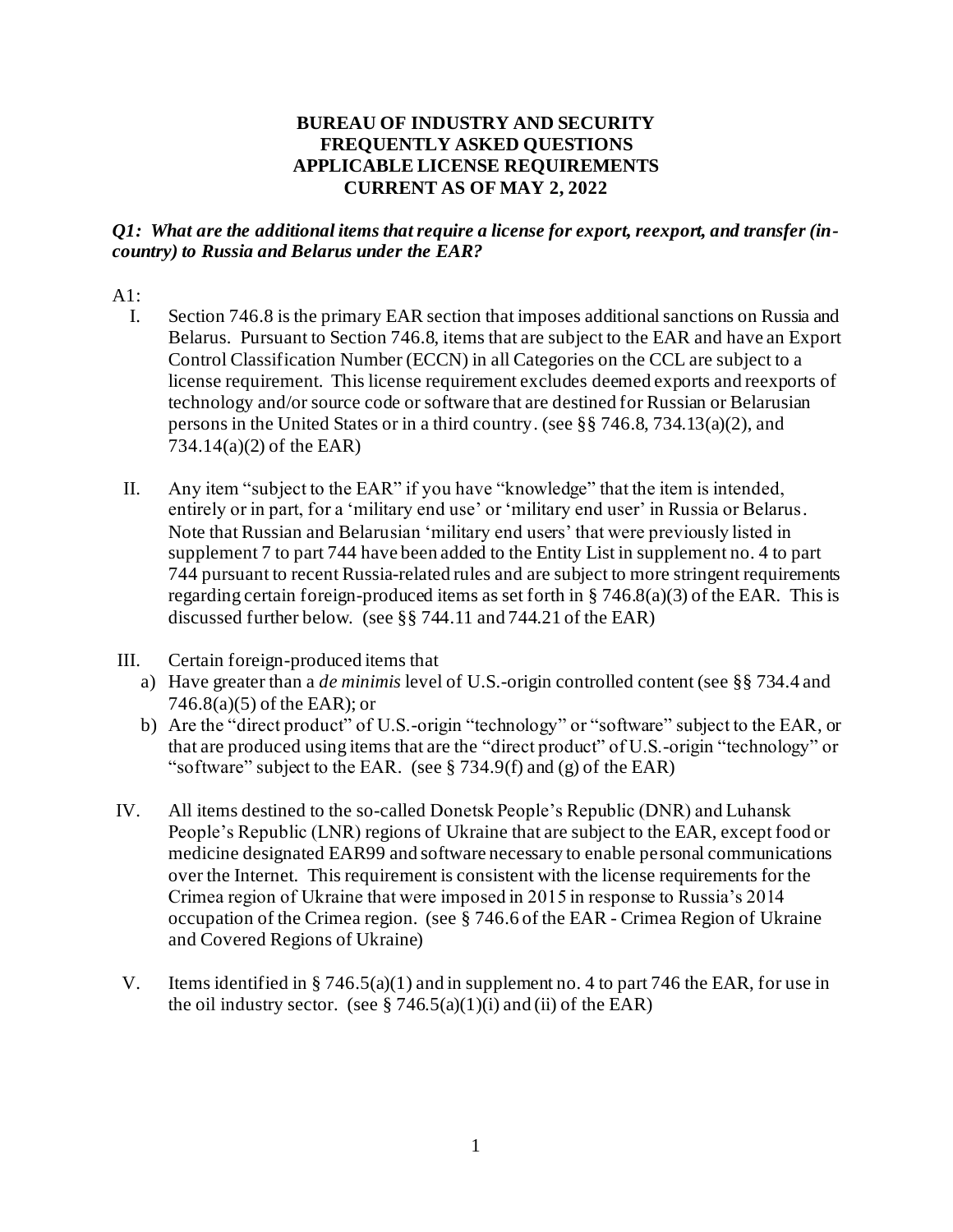VI. 'Luxury goods' subject to the EAR and identified in supplement no. 5 to part 746 of the EAR that are exported, reexported or transferred (in-country) to Russia or Belarus, and to certain Russian and Belarusian oligarchs and malign actors identified in § 746.10 of the EAR, wherever they are located.

## *Q2: Do EAR99 items need a license for export, reexport or transfer (in-country) to Russia and Belarus?*

A2: Items that are subject to the EAR and designated EAR99 do not require a license for export, reexport or transfer (in-country) to Russia or Belarus at this time UNLESS they are:

- 'Luxury goods' subject to the EAR and identified in supplement no. 5 to part 746 of the EAR;
- Items subject to the EAR that is for use in the Russian oil industry sector and identified in supplement nos. 2 and 4 to part 746 of the EAR;
- Items destined to prohibited end uses and end users listed in part 744 of the EAR;\* or,
- Items destined to the Crimea region of Ukraine, or to the Donetsk and Luhansk regions of Ukraine (the so-called Donetsk People's Republic (DNR) or the Luhansk People's Republic (LNR)), except for EAR99 food, medicine, or software necessary to enable personal communications over the Internet.

\*Prohibited entities listed in part 744 include entities listed on the Entity List in supplement no. 4 to part 744. The License Requirement column of the Entity List specifies which items require a license for export, reexport, or transfer (in-country) to each listed entity, and the License Review Policy indicates whether a license is likely to be granted for that entity. Also note that for entities listed on the Entity List that have a footnote 3 designation, "items subject to the EAR" includes foreign-produced items that are subject to the EAR under § 734.9(g) of the EAR.

### *Q3: Does the download of software that is subject to the EAR and controlled on the Commerce Control List (i.e., software that is not designated EAR99) in Russia and Belarus require a license?*

A3: Generally, yes, although in some cases a license exception, such as License Exception Consumer Communications Devices (CCD), may be available (see License Exceptions below). A download from the Internet of software subject to the EAR is an export from the U.S. (or a reexport from a third country) to the country in which the download occurs. (See §§ 734.13(a)(1) and 734.14(a)(1) of the EAR.) Such downloads would require export or reexport licenses to Belarus or Russia under Section 746.8 of the EAR if the software is listed on the CCL. These license requirements also apply to the export or reexport of software subject to the EAR for storage on a cloud server when that server is physically located in Russia or Belarus, as well as to the download of software updates for software subject to the EAR located in either country, unless the transaction qualifies for a license exception as described below.